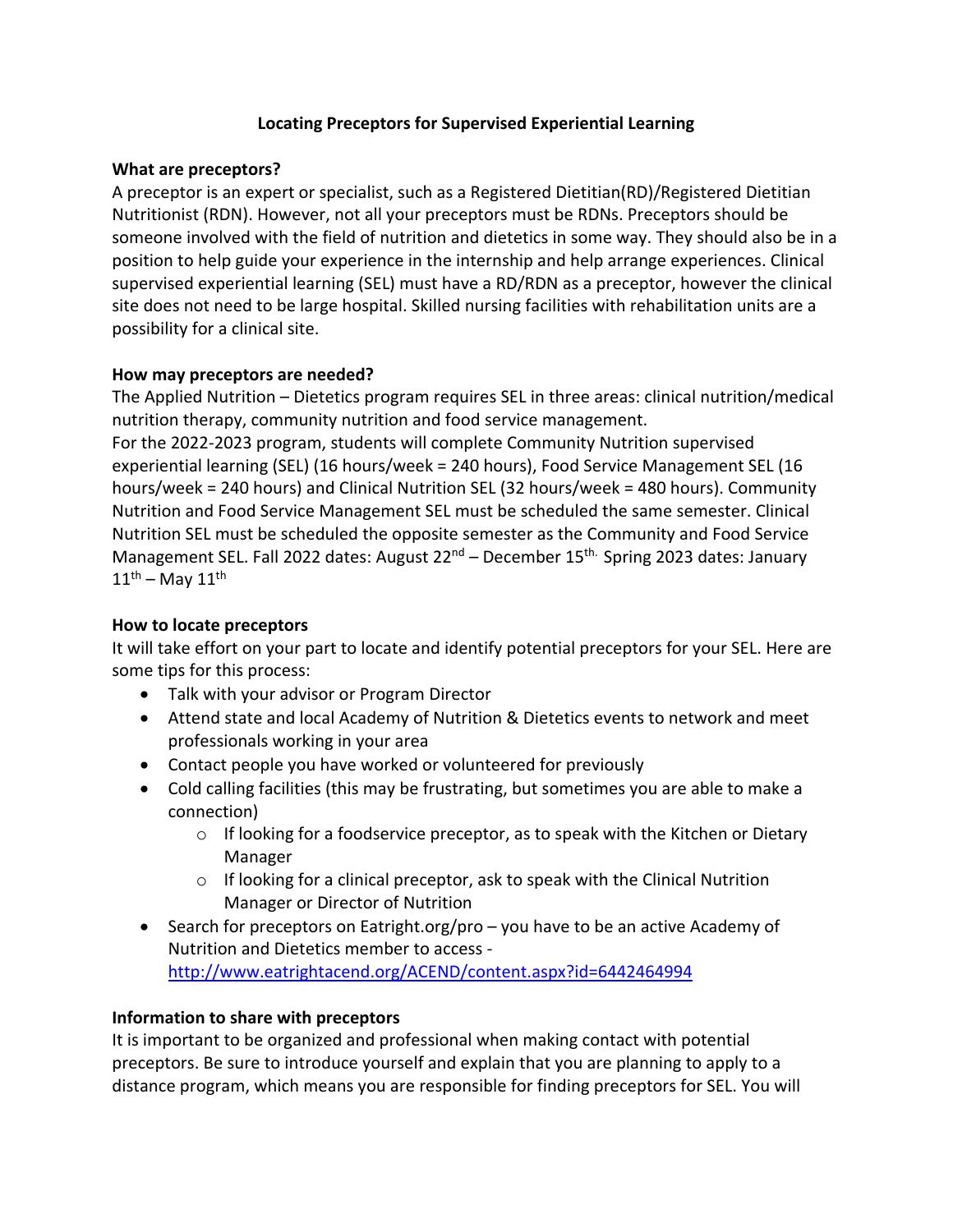want to be able to provide them with the following information when asking them to consider serving as your preceptor:

- What SEL(s) do you want to do under their supervision?
- How many hours (in weeks) are you requesting to spend with them?
- When are you requesting to spend time with them and can you be flexible with the dates?
- Do you have any unique qualifications that might help you to be more of an asset to them at their facility (such as bilingual, experience working with veterans, CPR certification, etc.).

We recommend that you draft a well-formed email to send to preceptors that includes a personal introduction, your purpose, and the key information listed above.